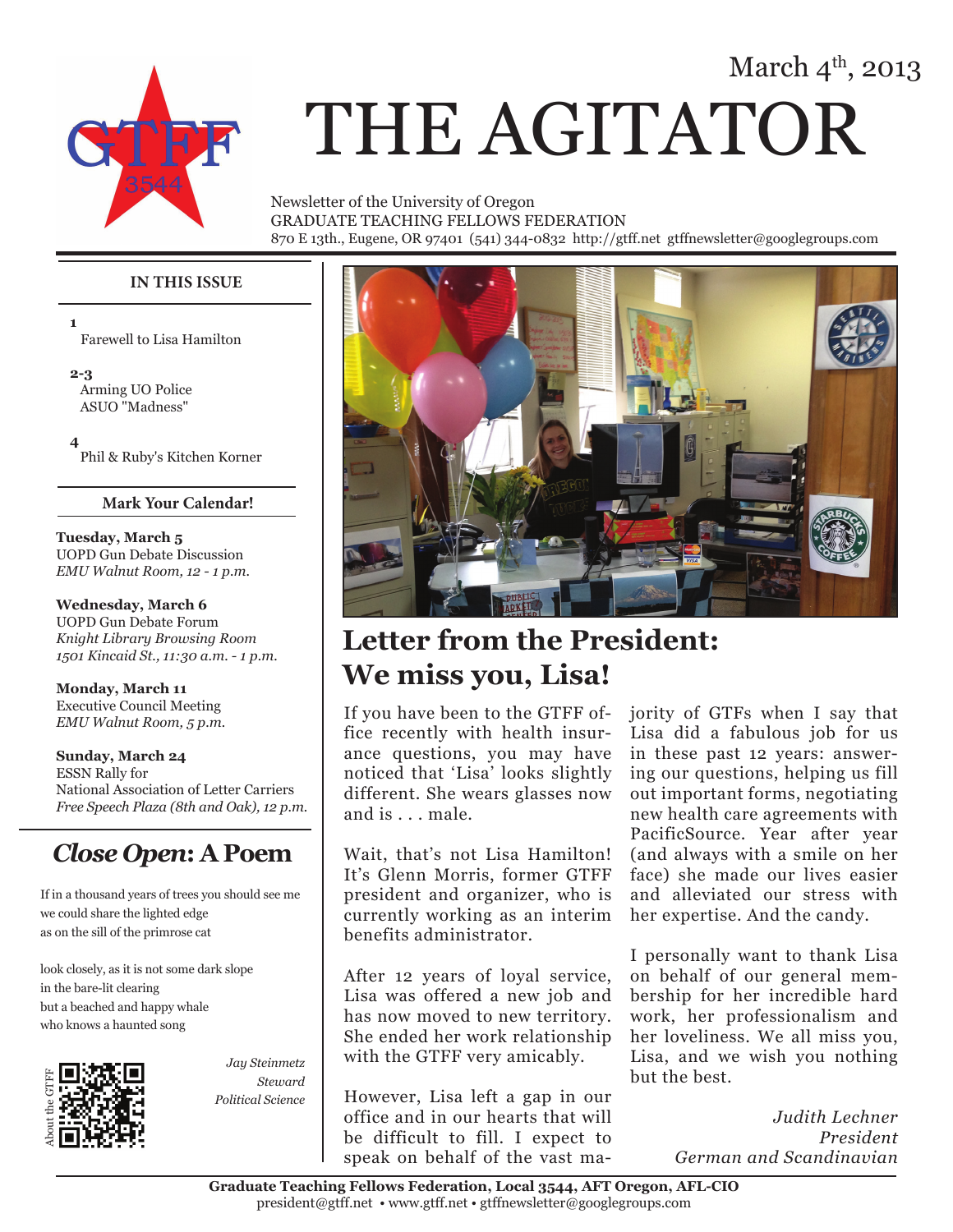

# **Arming University Police: A Campus Decision?**

In October 2012, the campus safety and law enforcement agency at the University of Oregon changed its name to "UO Police Department." This step was only one of several transitions to create an official, "full-service" police force on campus.

The upcoming change is of more significance and is the subject of a number of public forums currently taking place on campus: the question of whether or not the UO police officers get the permission to carry firearms.

The University started to work on legislation to establish its own police department, which was authorized in 2012. Before the UO police officers were permitted to carry weapons, the State Board of Higher Education decided to wait until the University provided public discussion.

The University established a Policing Implementation Advisory group consisting of students, faculty, and staff. Only two of the 17 members are students, neither of whom is a graduate student. The committee will make a recommendation to UO president Michael Gottfredson. The final say in the matter will be by the State Board.

For the UOPD, having an armed police force on campus is a question of safety for the officers, but also about the scope of tasks that the UOPD can perform. There are a number of possible scenarios that require armed officers. In these cases, the UOPD has to call the Eugene Police Department. However, the "full service" the UOPD aspires to provide would also include other duties and privileges (e.g., traffic stops). Students at the forum raised their concern of racial profiling on campus.

The campus is an international environment, where a diverse population interacts. The UO is dedicated to create "a welcoming community." The sight of officers with hand guns on campus can be unwelcoming for students from cultures without armed campus police or places where armed law enforcement forces openly abuse their power.

No matter where one stands on this issue, it should be a decision made by the whole UO community, and above all, by the students.

The UOPD argues that the UO is the only member of the 62-school Association of American Universities without an armed campus police. It could be something to be proud of, too.

> *Eva Hoffmann Steward German and Scandinavian*

## **"Madness" grips recent proceedings at ASUO**

This school year has been a contentious one with the ASUO, and its relationship to both the graduate student body and many other student communities.

The ASUO Constitution Court ruled on September 24th to reapportion ASUO Senate seats by major alone [1], eliminating the two ASUO Senate seats currently designated to Graduate or Law students entirely. This change, expected to go into effect starting Fall of 2013, will eliminate designated graduate and law student representation on the ASUO Senate.

 *2*

On February 6th, the ASUO Senate unanimously approved a resolution condemning what has been reported as Iran's development of nuclear weapons, and endorsing U.S. intervention to prevent Iran from doing so. The resolution, brought to Senate by QuackPAC (a group of UO students "aimed at advocating for Israel and its relationship with the United States") [2], states that the UO "Urges the Governor's Office to reaffirm the unacceptability of an Iran with nuclear-weapons capability and opposition to any policy that would rely on containment as

an option in response to the Iranian nuclear threat."

This resolution makes the UO the first university in the country to pass such legislation, and members of QuackPAC hope this Resolution influences other universities to pass similar resolutions, and intends to use it to pressure the State of Oregon to adopt similar formal policies [3].

Many graduate students have expressed discontent with such a resolution being passed in their name, citing opposition . . . *cont'd pg. 3*

*Want to contribute to your union newsletter? Submissions of all sorts are welcome! Contact GTFFnewsletter@googlegroups.com for more information!*

> **Graduate Teaching Fellows Federation, Local 3544, AFT Oregon, AFL-CIO** president@gtff.net • www.gtff.net • gtffnewsletter@googlegroups.com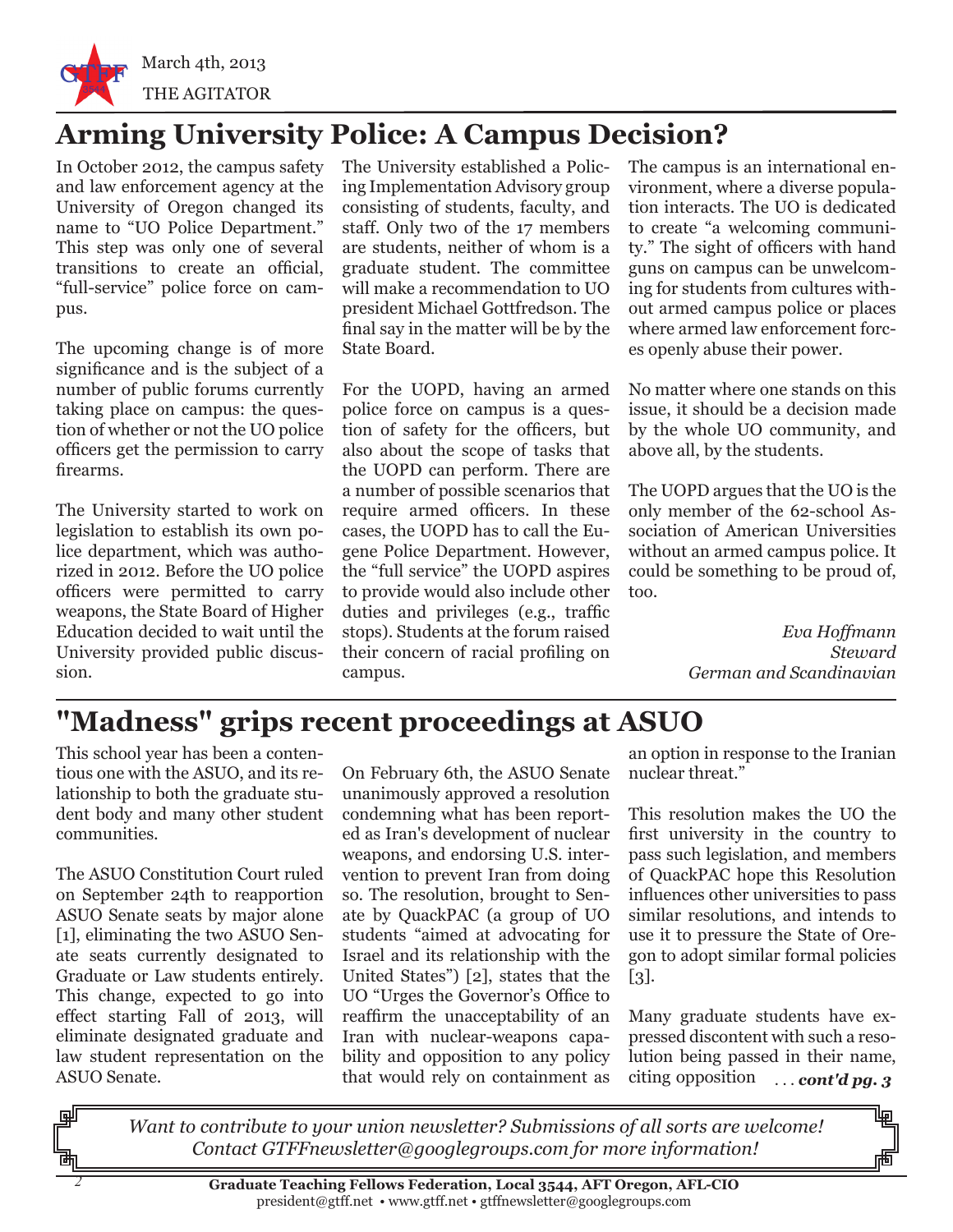

## **From p. 2: Representation, resolution, fees prove contentious**

to U.S. intervention in states such as Iraq (whereas the weapons of mass destruction cited as a pretext for the toppling of the Iraqi government were found not to have existed) and the long and messy war in Afghanistan.

Also discussed by many graduate students were objections to war and U.S. intervention in foreign affairs in general, and a critique that the passing of such a resolution on such a complex and multifaceted situation on behalf of a student body (quite divided on the issue) was itself irresponsible.

Finally, issues emerged over the funding of a proposed concert, "Mallard Madness," which would take place in the Matt Knight Arena. All

UO Students' Incidental Fees (I-Fees) are utilized to fund ASUO and a number of activities around campus. ASUO traditionally runs under-budget, and a sizable portion of those I-Fees get aggregated in the Over-Realized Fund, from which many special student group projects and requests can apply for funding.

On November 7th, the ASUO Senate voted to transfer a large percentage of this year's Over-Realized funds—\$142,000 for Mallard Madness of a total Over-Realized pool of only \$212,000—into a budget line item for the concert [4].

Numerous student groups had attended the meeting (to voice concerns that such a high-price allotment of funds so early would decrease their potential to apply for



funding in the future), but the Senate voted to proceed to vote without hearing those students' objections, cutting off the chance for debate.

The following week, facing fallout from many silenced student groups representing students of color, LG-BTQ students, and a number of other disadvantaged populations, ASUO Senate held an eight-hour meeting, a significant portion of which was devoted to discussing the appealing the prior week's Mallard Madness funding—but the measure to repeal the funding decision failed [5].

The ASUO Con Court later ruled that the money had to be returned to the general pool, as the method of its appointment violated Senate's rules for how funding decisions get made [6]. Finally, on a special nine-hour February 10th Over-Realized Committee meeting to determine the final distribution of funds, a scaled-down version of the Mallard Madness proposal (\$66,000) was quickly raised to \$122,108 (prior to a discussion on how the proposals were to be voted on) and quickly passed, taking 58% of the total funds, and the remaining student proposals competed for the remaining 42%. Many students felt marginalized and disregarded by the process, which further caused tensions between ASUO and the graduate student body [7].

*Jeff Ewing VP Political Education Sociology*

*[1] https://s3.amazonaws.com/os\_uploads/314675\_1%20CC.pdf [2] https://twitter.com/UOQuackPAC [3] http://dailyemerald.com/2013/02/11/ after-its-approval-quack-pac-eyes-futurepolitical-uses-for-the-uo-iran-resolution/ [4] http://dailyemerald.com/2012/11/08/ asuo-senate-funds-the-mallard-madnessconcert/*

*[5] http://dailyemerald.com/2012/11/15/ asuo-senate-votes-to-not-rescind-themallard-madness-funding/ [6] http://dailyemerald.com/2012/11/27/ asuo-constitution-court-rules-to-return-*

*mallard-madness-funds-to-over-realizedfund/*

*[7] http://dailyemerald.com/2013/02/11/ asuo-senate-funds-mallard-madnessconfirms-elections-board/*